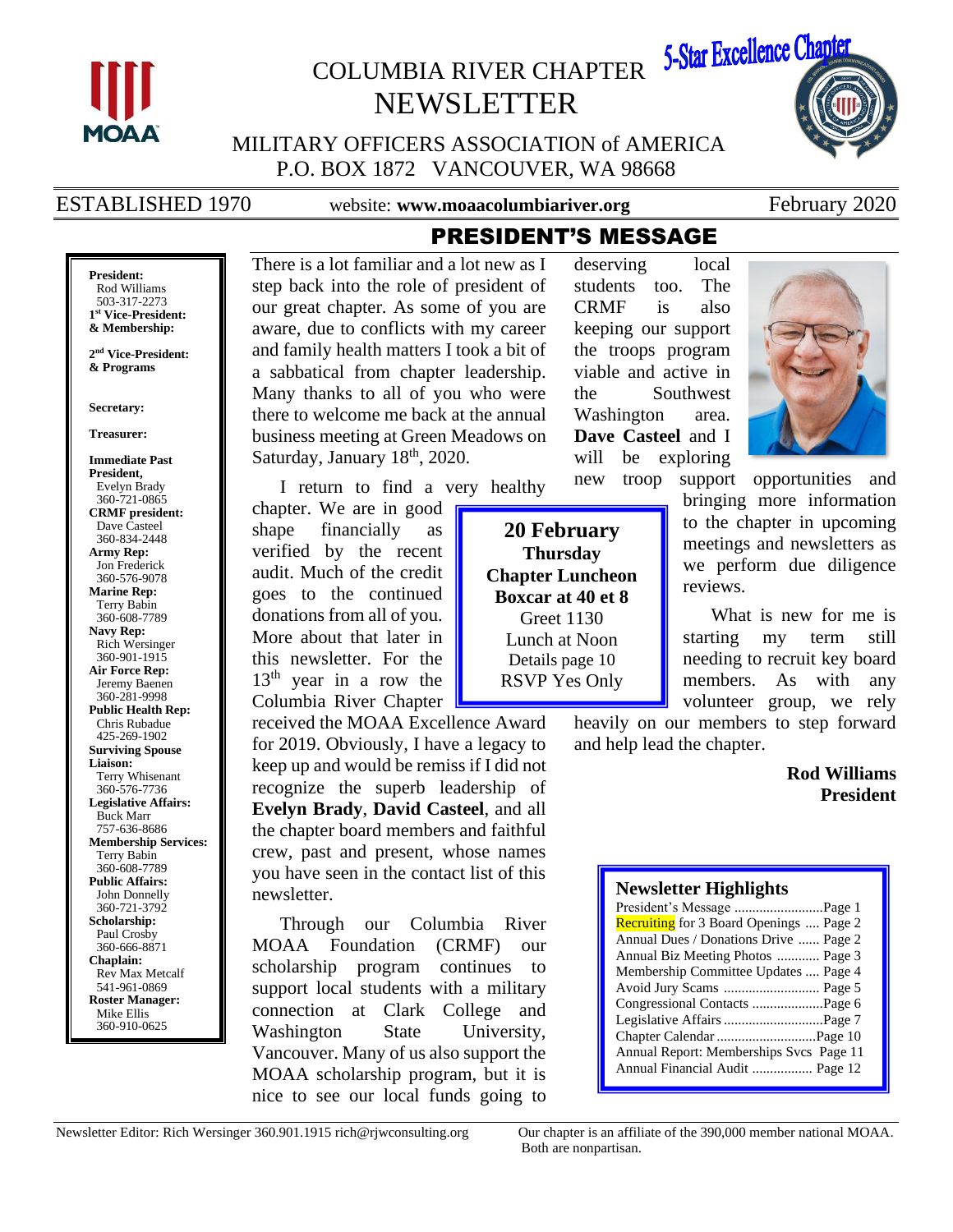# *Chapter Volunteers Needed*

*by Rod Williams*

Presently we have **three openings** on the board:

#### **Vice President, Treasurer, Secretary.**

All our members have leadership experience and could capably fill any vacant roles.

Many of our spouses also bring skills and experience which make them excellent candidates. We encourage you to volunteer, too.

The frequently repeated idiom "it takes a village" is especially true about our chapter. It takes many hands to carry the load and not be a heavy burden on any one person.

- **Vice President** can be tailored to fit any willing and able applicants to help us with programs, membership, recruiting, and advocacy activities.
- **Secretary** some computer skills but does not have to an expert.
- **Treasurer –** does not require an accountant. Balancing and maintaining a checking account is the key skill.

There are written procedures and years of documented practice for both the Secretary and Treasurer roles. If you think you can help, contact me, Rod Williams (503) 317-2273 or rodwil50@hotmail.com

We need you!

## *CRC Annual Dues & Donation Drive by Rod Williams*

The CRC annual dues/donation drive had less than 50% of members respond.

If you missed the mailing, annual dues are \$20 payable to CRC MOAA.

Donations designated for the scholarship or support the troops funds are payable to CRMF.

> Please remit to: CRC MOAA P.O. Box 1872, Vancouver, WA 98668.



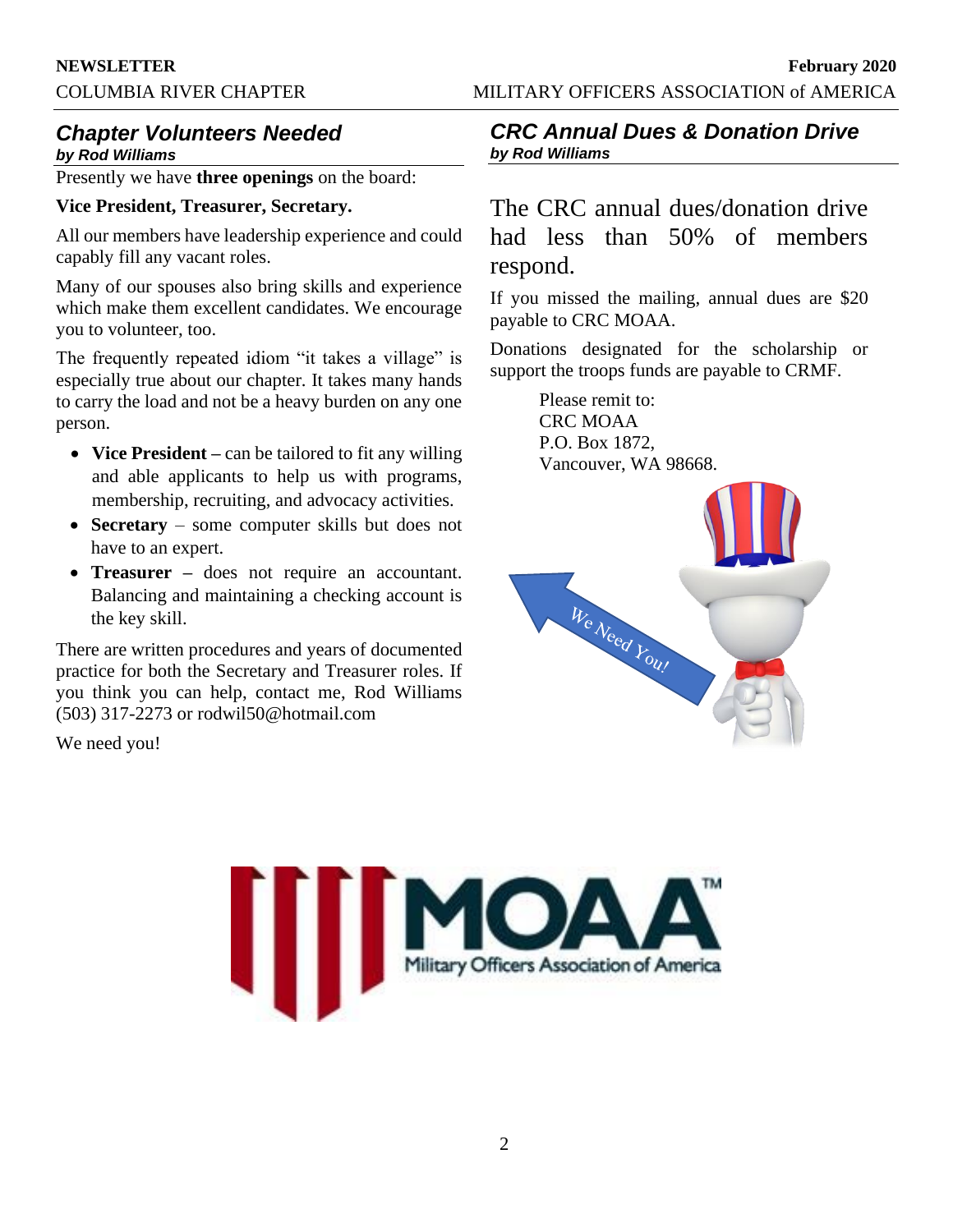**NEWSLETTER February 2020** COLUMBIA RIVER CHAPTER MILITARY OFFICERS ASSOCIATION of AMERICA

## *Annual Chapter Business Meeting Photos 18 January 2020*



New Chapter President **Rod Williams** sworn in by **Maria Mayer**.



Incoming Chapter President Rod Williams presents flowers to our outgoing Chapter President **Evelyn Brady**.



**Maria Mayer** presents MOAA Leadership Awards to **Evelyn Brady** and **Dave Casteel**.





**Buck Marr** presents the Legislative Issues Updates.



New Chapter President **Rod Williams** swears in new CRMF Officers.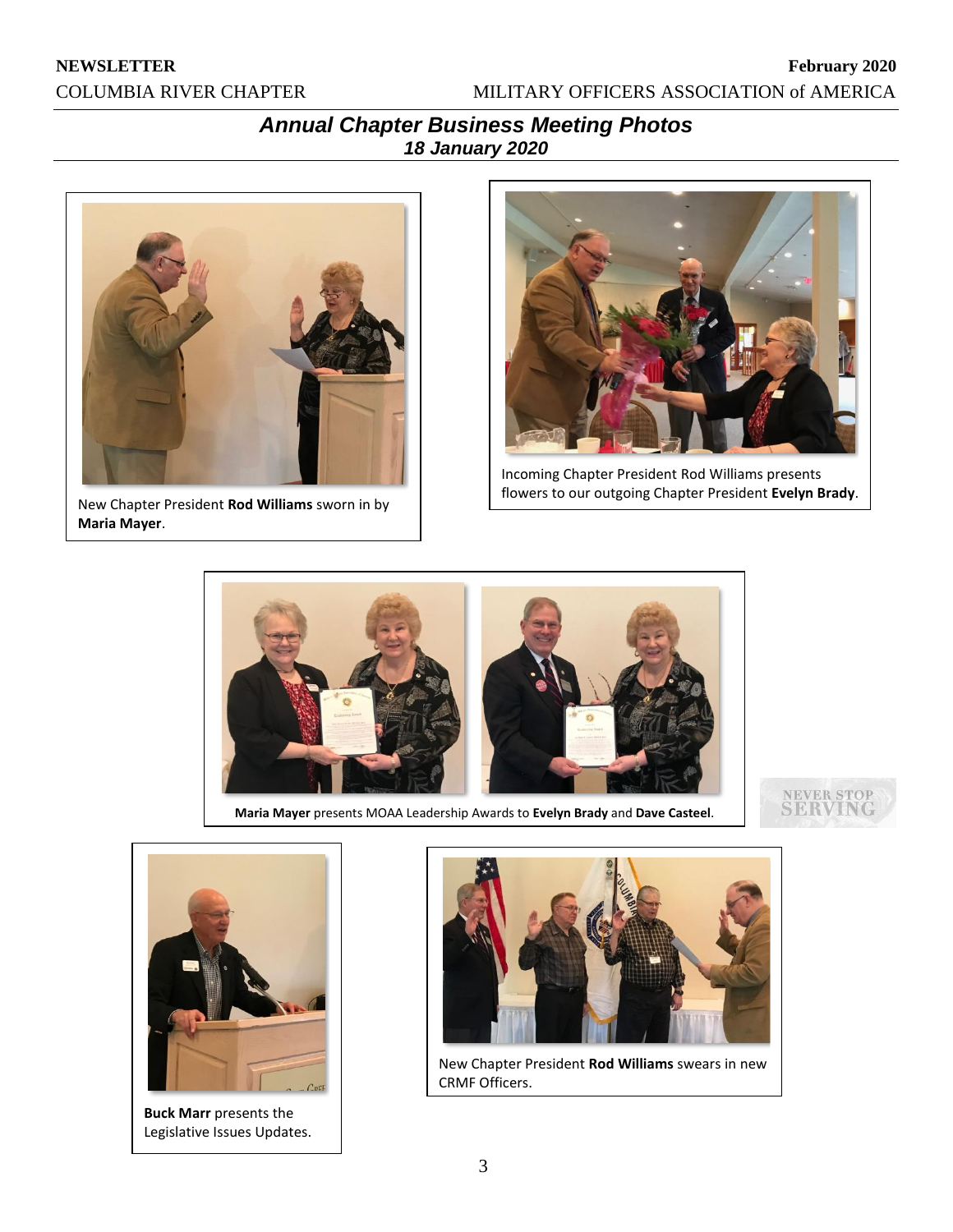## *UPDATES FROM THE MEMBERSHIP SERVICES COMMITTEE by Terry Babin*

#### Army Cemetery in Vancouver:

There continues to be confusion and misinformation about eligibility for burial in the Army's Fort Vancouver Post Cemetery adjacent to Fourth Plain and Interestate-5 near the Veterans Administration campus in Vancouver. The Post Cemetery is one of several cemeteries under the jurisdiction of, and administered by, the Department of the Army. Neither the Veterans Administration (VA), nor the State of Washington, set the eligibility requirements for burial at the cemetery.

There is space available at the cemetery—persistent rumors to the contrary are incorrect. Retirees of both the active and reserve components are eligible for interment. Reserve and Guard retirees not drawing retirement pay are eligible. Also, honorably discharged veterans with "wartime service" (as defined by the VA) are eligible.

Confirmation of eligibility, and arrangements for interment at the Post Cemetery are made by the funeral home. Bring a copy of the DD Form 214 with you to the funeral home. If the funeral home does not have a current phone number to make arrangements, they can call 1 (253) 968-7943, or, call me (Terry Babin) for assistance to make contact with the 88<sup>th</sup> Regional Support Command—my cell phone (360) 608-7789.

#### Designation for Beneficiaries:

All Uniformed Services retired personnel receiving retired pay should have received by now a statement of year 2020 pay. For those whose retired pay is administered and paid through the Defense Finance and Accounting Service (DFAS), the form sent is the "Retiree Account Statement" form DFAS-CL 7220/148.

At the bottom of the first page of the statement is the Survivor Benefit Plan (SBP) election of record for coverage (i.e., the beneficiary(ies)). Or, if SBP was not elected, there is a statement of no election on record. Please check to make sure the coverage is correct.

At the top of the reverse page is the Arrears of Pay beneficiary information. This block should show the name, share of total payable, and relationship of the beneficiary(ies) to the retiree. Again, make sure the information is correct.

If corrections are needed, contact DFAS for instructions.

> DFAS Customer Service: **800-321-1080** M-F,8 a.m. to 5 p.m. ET

Make sure your next of kin know how to find this statement in your records/files.

#### Annual Reports:

The Annual Report of the Membership Services Committee activities in 2019 was given at the January 18, 2020, Chapter Annual Meeting. A copy of that report is provided pages 11 - 12 in this Newsletter.

Although not a function of the Membership Services Committee, the Annual Report for the Joint Audits of the Chapter and its Foundation is also provided in this Newsletter, pages 13 - 14 as a matter of interest to all members.

If you have questions or need assistance, call our Membership Services Committee Chairman, Terry Babin, at (360) 608-7789



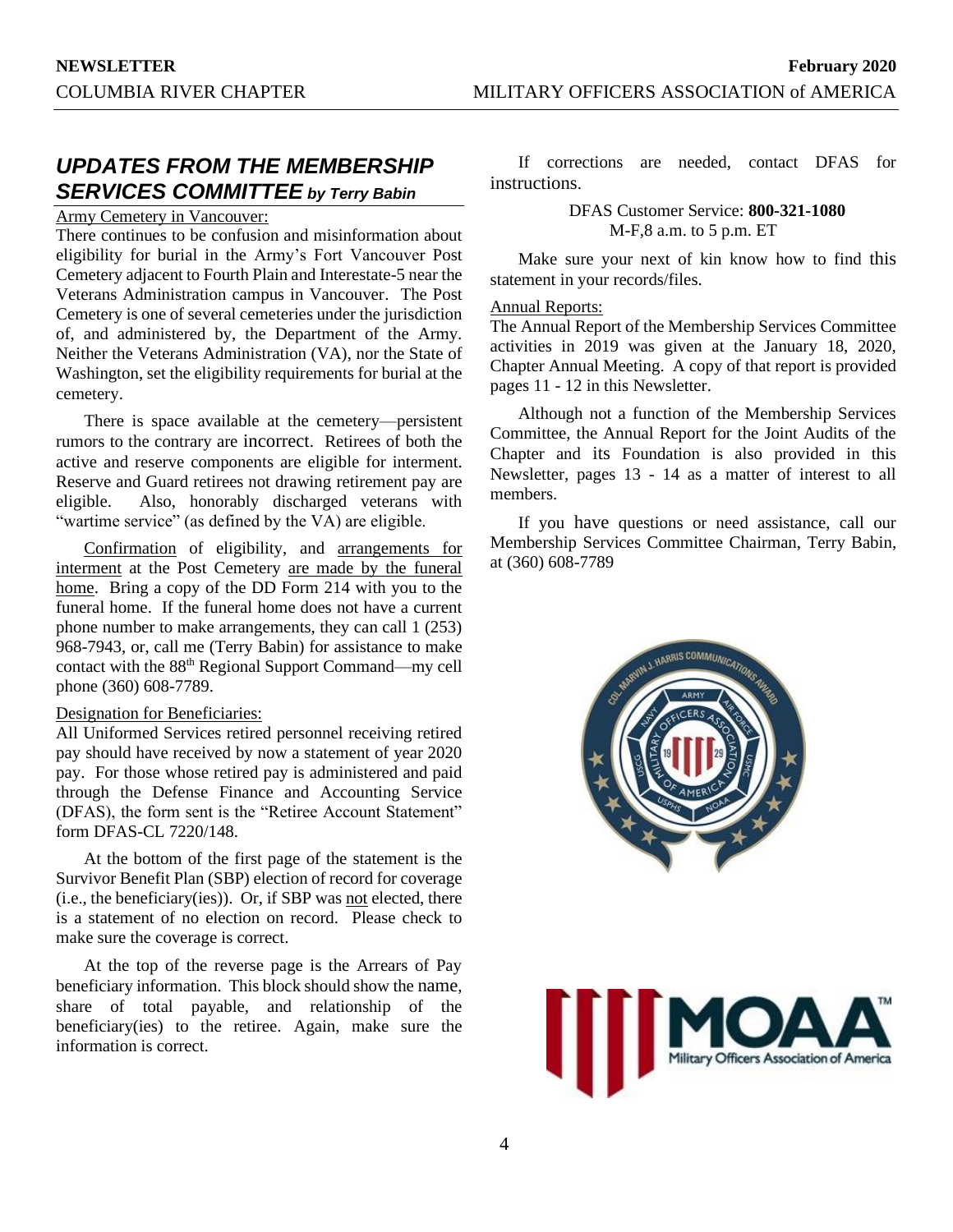## *Jury Duty Scam Preys on Law Enforcement Fears both articles on this page courtesy of Clark County Sheriff's Office (S.A.L.T. Times)*

Some scams just don't quit! Despite running for years, this con still successfully uses threatening calls and intimidating emails to scare people into paying up. Jury duty scams have staying power because they prey on a fear of law enforcement.

#### **How the Scam Works:**

You answer the phone, and it's someone claiming to be from the local law enforcement or judicial agency. The caller tells you that you've missed a jury duty summons and could be arrested. They may even claim that a warrant has already been issued. The caller may appear to be very legitimate -- with caller ID showing a police phone number and an officialsounding voice on the phone.

The scammer tells you that, fortunately, you can avoid arrest by paying a fine. The scammer asks you to wire money or put cash on a prepaid debit card and share the PIN. Of course, the fine  $-$  and the jury duty summons – were never real.

Like most long-running scams, jury duty cons have a few versions, not all of which ask you for money outright. In some cases, the jury duty scam may be used to trick you into providing sensitive, personal information that can be used for identity theft. In another version, scammers use email and allegedly attach your "jury summons" to the message. The file is really malware and downloading it will infect your computer.

### **Tips to Avoid a Jury Duty Scam:**

- **• Be skeptical of email and unsolicited calls.**  Courts do not typically summon people via email, text message or phone. Unless you are involved in a case and have opted into receiving other types of communications, courts normally communicate through mail.
- **• Pick up the phone.** If you ever question whether you need to appear in court, call the appropriate judicial agency. Don't call the number in the email, as that will likely just lead you to the scammer. Look for official websites in your jurisdiction… and be on the lookout for fake websites, too.
- **• Ignore calls for immediate action.** Scammers try to get you to act before you think by creating a sense of urgency. Don't fall for it.
- **• Beware of requests to pay via wire transfer or prepaid debit card** (such as MoneyPak, iTunes or similar cards). These are almost always a sign of fraud.
- **Ask someone for help.** BBB's research shows that asking someone else is an important factor in reducing the chance of being scammed. Ask a family member or friend, "Does this sound right?"

## **Write Out The Year!**

Avoid abbreviating the year 2020. Writing "/20" without-the first-two digits may leave consumers vulnerable to scammers. Fraudsters can capitalize on the use of abbreviated dates in the new decade, altering document dates to their benefit by adding- just two digits.

For instance, the date "1/10/20" could be changed to "1/10/2019," making consumersvulnerable to an array of fraud. Checks, bank-drafts, payorders, bills, legal documents and more are susceptible to alteration.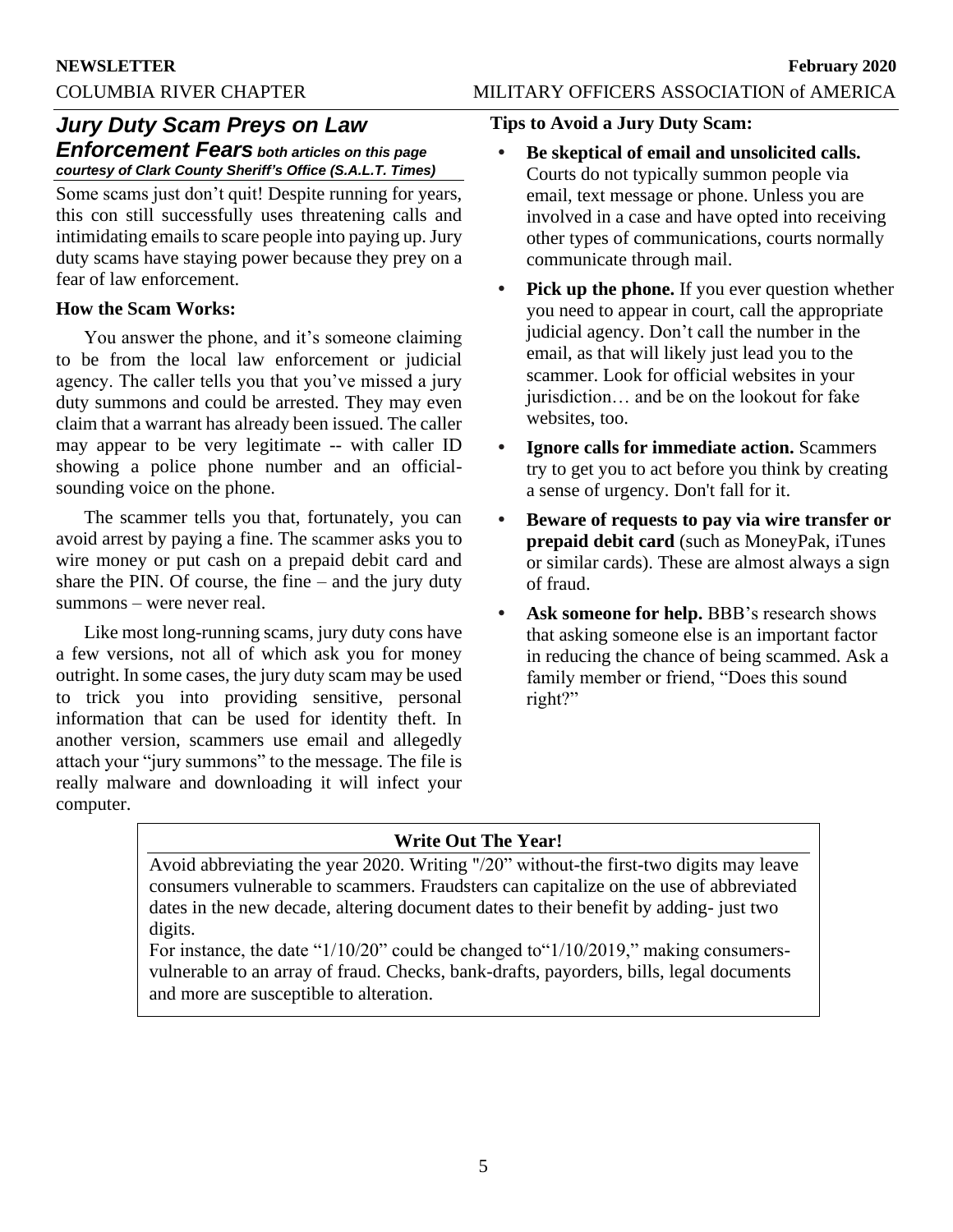# *Chapter ~ Membership Eligibility*

Chapter membership is open to active duty, National Guard, Reserve, retired, and former commissioned officers and warrant officers of the following uniformed services: Army, Marine Corps, Navy, Air Force, Coast Guard, Public Health Service, and National Oceanic and Atmospheric Administration. Surviving spouses of deceased officers are also eligible to join.

## *Columbia River Chapter ~ Affiliate*

Our chapter is an affiliate of the 390,000 member national MOAA which is the nation's largest and most influential association of military officers. MOAA and the chapter are nonprofit, politically nonpartisan organizations. Our chapter is an IRC 501(c)19 war veterans organization.

# SEN MORVIN J. HARRIS COMMUNICATIONS AVERE

#### *Newsletter Editor*

Our Chapter Secretary coordinates calendar inputs and newsletter distribution.

Newsletter Editor: **Rich Wersinger**. You can contact him at 360-901-1915 or e-mail him at rich@rjwconsulting.org.

#### *Newsletter Distribution*

We continue to distribute our newsletter by e-mail. If you are receiving this via postal service and would prefer e-mail please notify **Rod Williams**, our Chapter President at 503-317-2273 or [rodwill50@hotmail.com.](mailto:rodwill50@hotmail.com)



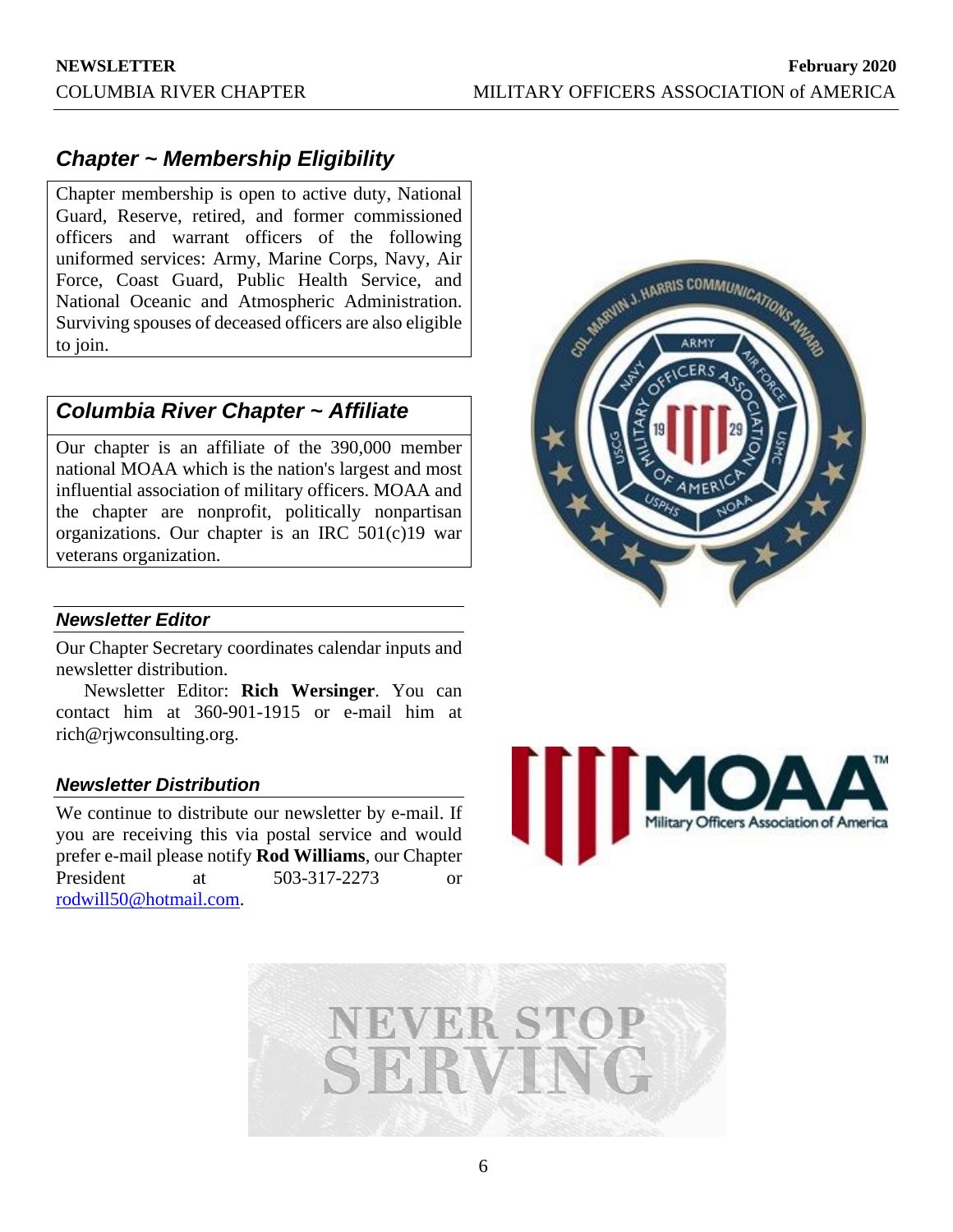

**NEWSLETTER February** 2020 COLUMBIA RIVER CHAPTER MILITARY OFFICERS ASSOCIATION of AMERICA

# **Legislative Contacts**

#### MOAA Legislative Action Center

http://www.moaa.org/Legislative/

MOAA Capitol toll free hotline at 1-866-272-6622

#### White House

Comments: 202-456-1111 Switchboard: 202-456-1414 FAX: 202-456-2461 E-mail: comments@whitehouse.gov

## Congresswoman Jaime Herrera Beutler Washington's 3rd Congressional District

http://herrerabeutler.house.gov/

| Washington, DC Office:                           | Vancouver, WA Office:        |  |
|--------------------------------------------------|------------------------------|--|
| U.S. House of Representatives                    | O.O. Howard House            |  |
| 1107 Longworth House Office                      | 750 Anderson Street, Suite B |  |
| <b>Building</b>                                  | Vancouver, WA 98661          |  |
| Washington, DC 20515                             | Phone: (360) 695-6292        |  |
| Phone: (202) 225-3536                            | Fax: (360) 695-6197          |  |
| Fax: (202) 225-3478                              |                              |  |
| Contact Congresswoman Herrera Beutler via email: |                              |  |

https://herrerabeutler.house.gov/contact/

U.S. Senator Maria Cantwell http://cantwell.senate.gov/

The U.S. Government's Portal: http://www.usa.gov/ U.S. Senate: http://www.senate.gov/

U.S. House of Representatives: http://www.house.gov/



| WASHINGTON, DC                                                                         | <b>SW WASHINGTON</b>     | <b>SEATTLE, WASHINGTON</b> |
|----------------------------------------------------------------------------------------|--------------------------|----------------------------|
| 511 Hart Senate Office Building                                                        | The Marshall House       | 915 Second Avenue          |
| Washington, DC 20510                                                                   | 1313 Officers Row        | Suite 3206                 |
| 202-224-3441                                                                           | Vancouver, WA 98661      | Seattle, WA 98174.         |
| 202-228-0514 - FAX                                                                     | 360-696-7838             | 206-220-6400               |
| 202-224-8273 - TDD                                                                     | $360 - 696 - 7844 - FAX$ | 206-220-6404 - FAX         |
| Contact Senator Cantwell via email: https://www.cantwell.senate.gov/contact/email/form |                          |                            |

#### U.S. Senator Patty Murray http://murray.senate.gov/

| WASHINGTON, DC                     | <b>SW WASHINGTON</b>        | <b>SEATTLE, WASHINGTON</b>    |
|------------------------------------|-----------------------------|-------------------------------|
| 154 Russell Senate Office Building | The Marshall House          | 2988 Jackson Federal Building |
| Washington, D.C. 20510             | 1323 Officer's Row          | 915 Second Avenue             |
| Phone: (202) 224-2621              | Vancouver, Washington 98661 | Seattle, WA 98174             |
| Fax: (202) 224-0238                | Phone: (360) 696-7797       | Phone: (206) 553-5545         |
|                                    | Fax: (360) 696-7798         | Toll Free: (866) 481-9186     |
|                                    |                             | Fax: (206) 553-0891           |

Contact Senator Murray via email: https://www.murray.senate.gov/public/index.cfm/contactme

## **Vancouver Area Washington State Legislative Districts and Representatives**

| Legislator        | <b>District 49</b>            | <b>District 17</b>       | <b>District 18</b>     | <b>District 14</b>      | <b>District 20</b>     |
|-------------------|-------------------------------|--------------------------|------------------------|-------------------------|------------------------|
| <b>Senator</b>    | Annette Cleveland<br>786-7696 | Lynda Wilson<br>786-7632 | Ann Rivers<br>786-7634 | Curtis King<br>786-7626 | John Braun<br>786-7638 |
|                   |                               |                          |                        |                         |                        |
| Representative,   | Sharon Wylie                  | Vicki Kraft              | <b>Brandon Vick</b>    | Chris Corry             | <b>Richard DeBolt</b>  |
| <b>Position 1</b> | 786-7924                      | 786-7994                 | 786-7850               | 786-7810                | 786-7896               |
| Representative,   | Monica Stonier                | Paul Harris              | Larry Hoff             | Gina Mosbrucker         | Ed Orcutt              |
| <b>Position 2</b> | 786-7872                      | 786-7976                 | 786-7812               | 786-7856                | 786-7990               |

Note: All phone numbers are 360 area code, except where otherwise noted. Toll free **1-800-562-6000** More info at www.leg.wa.gov/legislature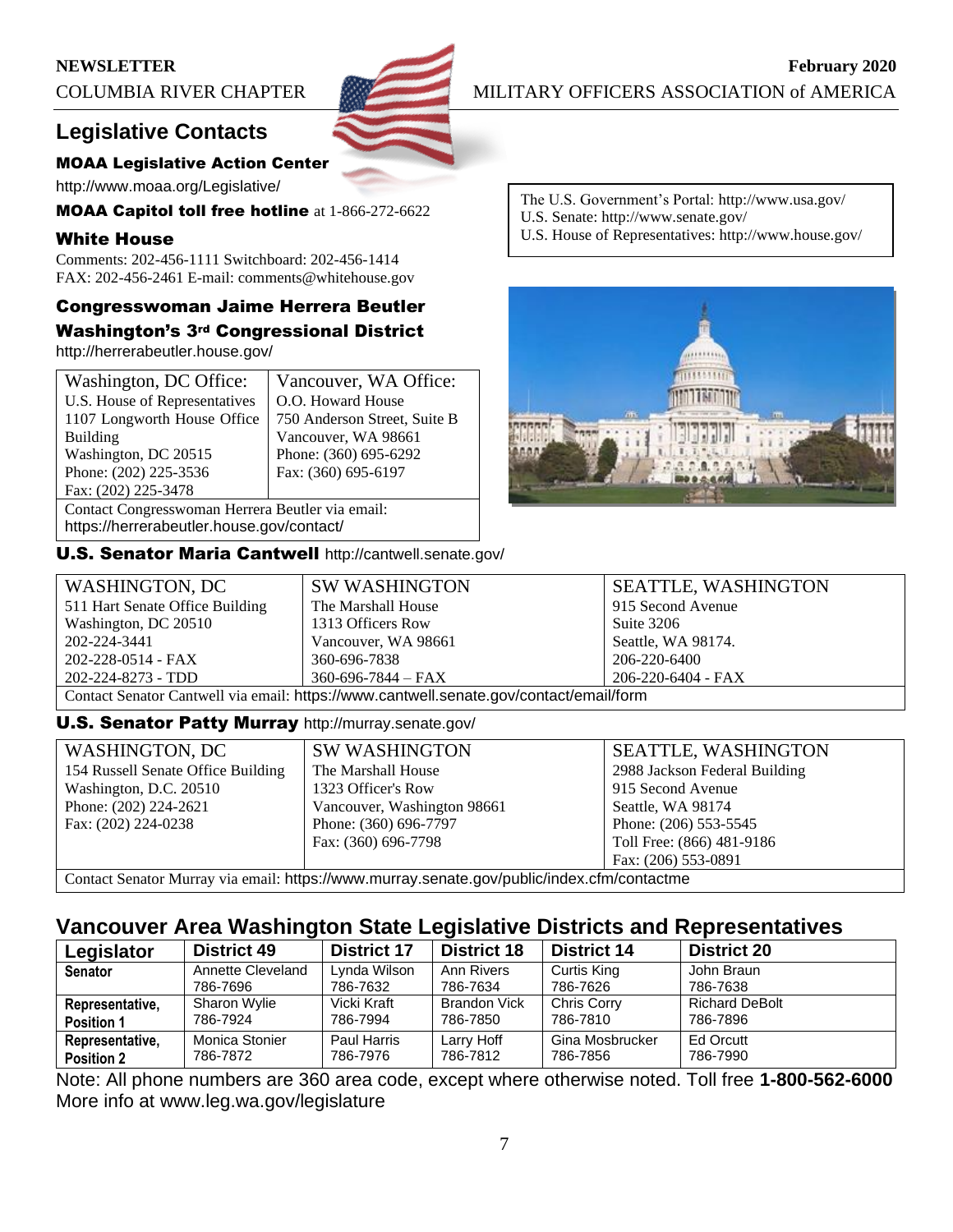# **NEWSLETTER February 2020**

#### COLUMBIA RIVER CHAPTER MILITARY OFFICERS ASSOCIATION of AMERICA

#### *Federal Legislative Update: by Buck Marr*

 $MOAA$  was recognized for the  $13<sup>th</sup>$  year in a row as a **Top Lobbyist** by The Hill news outlet.



In sports there is a 'tried and true' saying…. never take your eye off the ball. It is also true for lobbying. One of the constants for us MOAA-ites is that we never "take our eye off the Federal legislative ball." In our Nation's capital there seems

to be a never-ending menu of "hot button issues" which have little to do with necessary legislative nuts and bolts but do consume most of the "oxygen" in the halls of the Capital. For example, Congress wrapped up 2019 in December by completing a frantic last-minute vote to put in place a temporary government-wide funding bill to avert a shutdown before addressing the details of more than \$1.4 trillion worth of unfinished spending legislation. And then, on the evening of 20 December, the last day of the continuing resolution, the President signed the annual Defense Policy Bill (NDAA) hours before the continuing resolution expired.

Throughout the congressional turbulence, MOAA kept their "eye on the ball" assuring ourselves of a successful NDAA outcome. Champagne corks popped over one big issue…SBP-DIC. After years of lobbying with sympathetic congressional support but with no solutions for the price tag, the offset will be phased out over a three-year period with full elimination in 2023. Annuitants will then receive the full amounts of both SBP and DIC. The Bill will not be retroactive. No other benefits have been cancelled or reduced to pay for the offset repeal. The repeal does cancel the option of a surviving spouse transferring the annuity to a dependent child effective in 2023.

Other NDAA good news: The largest pay increase (3.1%) for servicemembers and civilian employees in

10 years; No new TRICARE fees or pharmacy increases for 2020. (The January 2020 increases were previously agreed to); a delay in the announced intention to reduce medical end strength authorizations in order to allow a comprehensive review of requirements and beneficiary impacts; correcting a mistake which denied National Guard and Reserve Component personnel retirement credit for preplanned peacetime mobilization deployments; directing DoD to develop a regulation for negligent medical malpractice. The Feres Doctrine is not repealed but this gives servicemembers the opportunity to file for damages as a result of medical malpractice; the implementation of military housing reform to include a tenant bill of rights and coverage of medical/relocation expenses by landlords; and, increases in spouse employment resources.

An update on the hard fought for Blue Water Navy Act of 2019. It goes into effect in 2020. It extends the presumption of herbicide exposure like Agent Orange to Veterans who served up to 12 NM from the Vietnam shore.

Close the book on 2019 and look to the inevitable schedule challenges of 2020. At this article's writing, it looks like the Administration will still attempt to submit the President's FY21 budget on 10 February despite the fact that congressional budget testimony has been blocked by OMB until mid-March. There will be no work done during the political party's summer national conventions.

And, of course the election campaigning season will slow work further. The number of 2020 legislative working days is now greatly reduced. And when work is completed who knows whether we will have a lame duck House, Senate or Presidency or all of the above.

Practically speaking, expect more continuing resolutions and a dash to the finish line for all appropriations legislation including the NDAA. MOAA will be following closely the normal subjects involving a pay raise, increases in medical and pharmacy fees etc.

[Continued on page 9]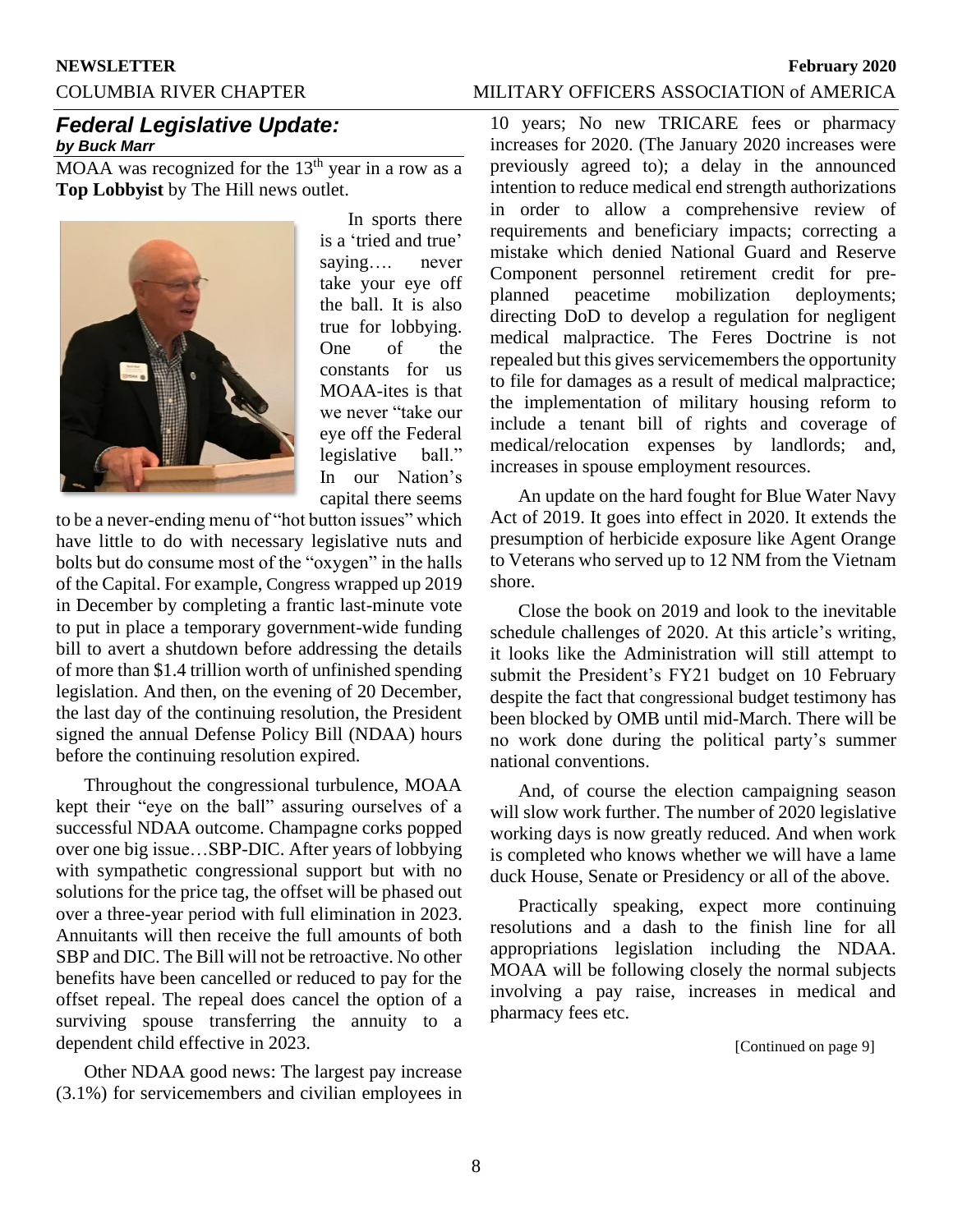#### **NEWSLETTER February 2020**

## COLUMBIA RIVER CHAPTER MILITARY OFFICERS ASSOCIATION of AMERICA

#### Federal Legislative Update continued

A big dog for 2020 will be Congressional enthusiasm for "reforming" the Military Health System. Read cut medical billets. MOAA is on guard against cuts or actions which reduce the overall health care benefit.

MOAA has outlined its [strategic advocacy goals](https://www.moaa.org/content/publications-and-media/news-articles/2019-news-articles/advocacy/moaas-2020-legislative-mission/) for 2020. I encourage each of you to read them on the MOAA website. As always, we need to be articulate advocates for service members and their families. Don't take your eye off the advocacy ball!

P.S. Also, don't forget to review MOAA's proposed resolutions for 2020-2022. The suspense for comments is February 24.

> **Buck Marr Federal Legislative Affairs**

## *CNO Hosts Chief of Royal Australian Navy for Counterpart Visit:*

## *by CNO Public Affairs Released 7 February 2020*

WASHINGTON (NNS) -- Chief of Naval Operations (CNO) Adm. **Mike Gilday** hosted Chief of Royal Australian Navy Vice Adm. **Michael Noonan** for a formal counterpart visit, Feb. 6-7.

During the two-day visit that included a [full honors](https://www.navy.mil/navydata/people/cno/Gilday/Speech/CNO-200207-Gilday%20Full%20Honors%20Ceremony_As%20Prepared%20Remarks.pdf)  [ceremony](https://www.navy.mil/navydata/people/cno/Gilday/Speech/CNO-200207-Gilday%20Full%20Honors%20Ceremony_As%20Prepared%20Remarks.pdf) and discussions between the Australian delegation and senior U.S. Navy leadership, the two leaders focused on expanding and strengthening maritime security, particularly in the Indo-Pacific region.

"Australia is a great friend and our alliance is an anchor of peace and stability," said **Gilday**. "Our two navies have worked together and fought together for more than 100 years and security cooperation has always been a cornerstone of our alliance. I look forward to the next 100 years working alongside the Royal Australian Navy."

**Noonan** echoed **Gilday's** sentiment.

"The important partnership between the Royal Australian Navy and the U.S. Navy is underpinned by our shared history, mutual respect and our commitment to the maintenance of global maritime security," Noonan said.

"Our strong alliance underscores continued cooperation of our navies to increase interoperability, through exercises, operations, information sharing, capability development and building people-to-people links," he continued. "I look forward to continuing to work with Admiral **Gilday** to further our shared commitment to a stable and secure Indo-Pacific region."

From the Arabian Gulf where the two navies operate as part of the International Maritime Security Construct, to the Pacific, where they conduct operations like the Enforcement Coordination Cell, the two partners regularly work together to promote security and stability around the globe.

Additionally, the two navies conduct frequent cooperative deployments, and operate together during high-end exercises like [Talisman Sabre 2019,](https://www.pacom.mil/Media/News/News-Article-View/Article/1899433/talisman-sabre-2019-largest-ever-bilateral-defense-exercise-in-australia-opens/) the largest bilateral exercise with more than 34,000 military personnel participating from Australia and the United States.

During the visit, **Gilday** also noted the continued cooperation with Australia to build future fleets that are interchangeable so that the two navies can operate more closely together. A significant demonstration of this is the employment of the Aegis Combat System on board the soon-to-be commissioned Hobart-class air warfare destroyer, HMAS SYDNEY (DDG 42).

"We are excited for the future and are honored to work with the Royal Australian Navy day-in and dayout to preserve free and open maritime commons," said **Gilday**. "Going forward, we will continue to explore ways to strengthen our relationship and more effectively respond to challenges together, both regionally and around the world."

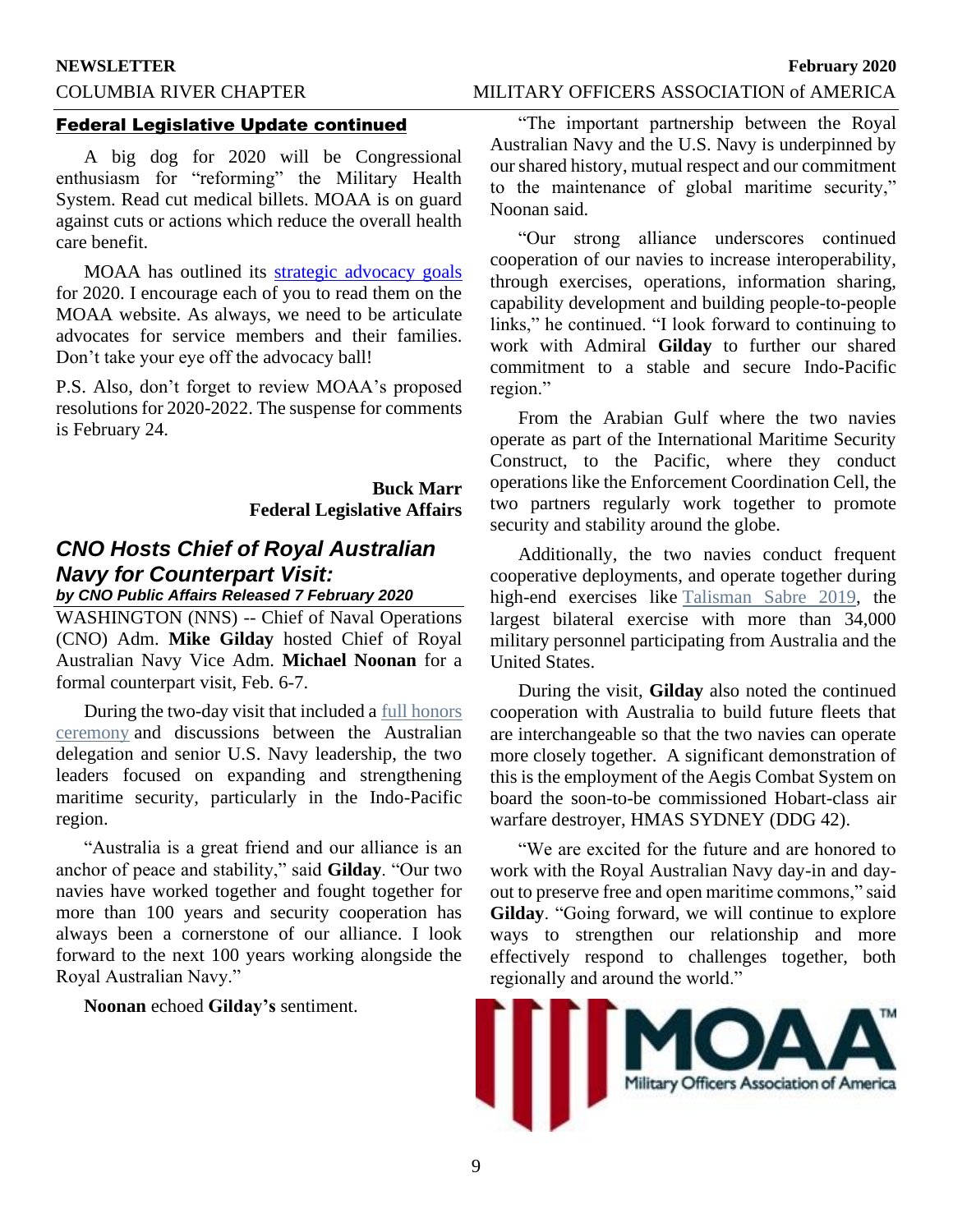## *2020 CHAPTER CALENDAR*

| 20 February<br>Thursday | <b>Chapter Meeting</b> at 40 Et 8 Boxcar, 7607 NE 26th Ave, Vancouver, WA 98665<br>Social at 11:30 am. Lunch at 12:00 pm<br>Program: CDR Richard Taylor, USNR.<br>Topic: Underwater Ice Station Zebra, a deep-sea rescue of a spy satellite in the Pacific.<br>Cost: $$15.00$ pp at the door.<br>We will have a raffle, so please bring your donation.<br>RSVP: Yes only to Terry Babin (360) 608-7789 |
|-------------------------|--------------------------------------------------------------------------------------------------------------------------------------------------------------------------------------------------------------------------------------------------------------------------------------------------------------------------------------------------------------------------------------------------------|
| 19 March<br>Thursday    | Chapter Meeting at 40 Et 8 Boxcar, 7607 NE 26th Ave, Vancouver, WA 98665<br>Social at 11:30 am. Lunch at 12:00 pm<br>Program: Ken Kraft, Operation Iraqi Freedom (OIF) Veteran.<br>Topic: Injury, Recovery, and Life After Combat<br>Cost: $$15.00$ pp at the door.<br>We will have a raffle, so please bring your donation.<br>RSVP: Yes only TBD                                                     |
| 16 April<br>Thursday    | <b>Chapter Meeting</b> at 40 Et 8 Boxcar, 7607 NE 26th Ave, Vancouver, WA 98665<br>Social at 11:30 am. Lunch at 12:00 pm<br>Program: Possible talk about a new Men's Home for Homeless Veterans in Vancouver<br>Cost: \$15.00 pp at the door. RSVP: Yes only TBD                                                                                                                                       |
| 21 May<br>Thursday      | <b>Chapter Dinner Meeting</b><br>at Club Green Meadows 7703 NE 72nd Ave, Vancouver, WA 98661<br>Social at 5:00 pm. Dinner at 6:15 pm<br>Program: TBD<br>Cost: \$TBD pp at the door. RSVP: Yes only TBD                                                                                                                                                                                                 |

Don't forget to check our **[Chapter Website](http://www.moaacolumbiariver.org/events-3/)** for more events and the latest event details **See:** <http://www.moaacolumbiariver.org/events-3/>

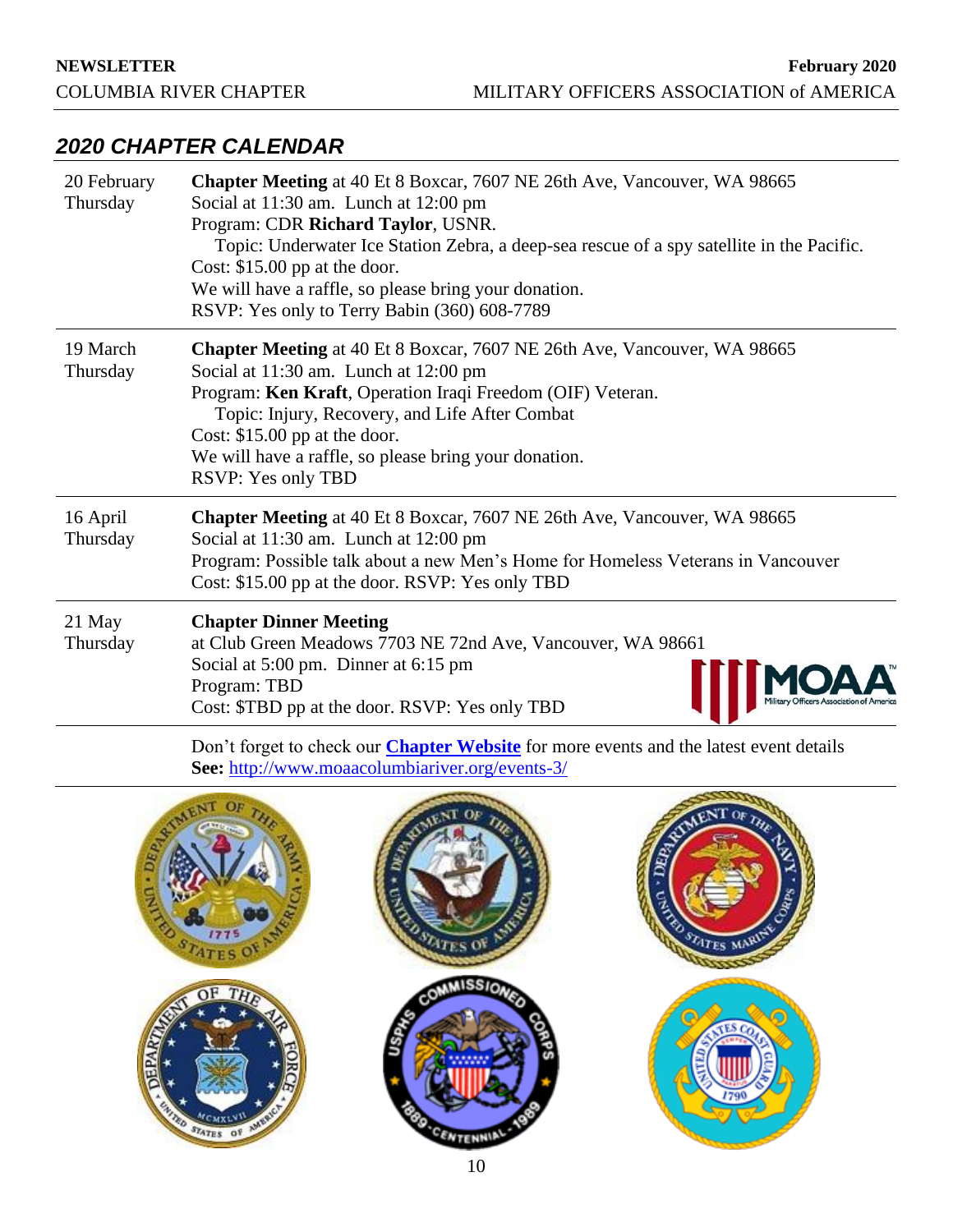## COLUMBIA RIVER CHAPTER MEMBER SERVICES COMMITTEE ANNUAL REPORT FOR CALENDAR YEAR 2019

#### **Committee Overview:**

- 1. Committee Mission: Develop and support activities which encourage active participation and long-term membership in the Chapter.
- 2. Committee Members:
	- Chairman—also serves as the Chapter's Personal Affairs representative.
	- Service Representatives
	- Surviving Spouse Representative
	- Immediate Past President

#### **Responsibility: Establish and maintain a program for welcoming new members and their spouses.**

- 1. The Chapter's New Member Sponsor Program was implemented during 2017.
- 2. Program Objectives:
	- Introduce a new member to other Chapter members.
	- Help the new member become familiar with the primary functions of the Chapter.
	- Encourage participation in Chapter activities and events.
	- Build a relationship with the new member and the Chapter which encourages long-term retention and involvement.
- 3. A New member "Welcome Luncheon" was hosted by the Executive Board on October 26, 2019.
- 4. Results during 2019 were mixed because of a combination of few new recruited members, and shortage of active Service Representatives.

#### **Responsibility: Support a system to keep contact with members—designated as the "Keeping Connected" Program.**

- 1. Program Objectives:
	- Maintain at least semi-annual contact with members and spouses—particularly those unable to regularly attend Chapter meetings and activities.
	- Keep records current on members' contact information.
	- Provide information about Chapter programs, activities, and initiatives.
	- Determine needs and support which the Chapter might provide to individual members.
	- Survey members and spouses on matters of significant interest to the Chapter's Executive Board.
- 2. Call Lists were updated throughout the year, and a new Alternate Caller was added.
- 3. Phone calls to Chapter members were made during May and September 2019.
	- Contact success rates were 79% and 81% respectively—our best rates since the program started.
	- E-mail follow-ups were made when unable to make phone contact.
	- Thirty-five (35) Action Items (one less than last year) were identified during the two phone call series, and action was taken and completed by Chapter officers on all but two (which are still in progress).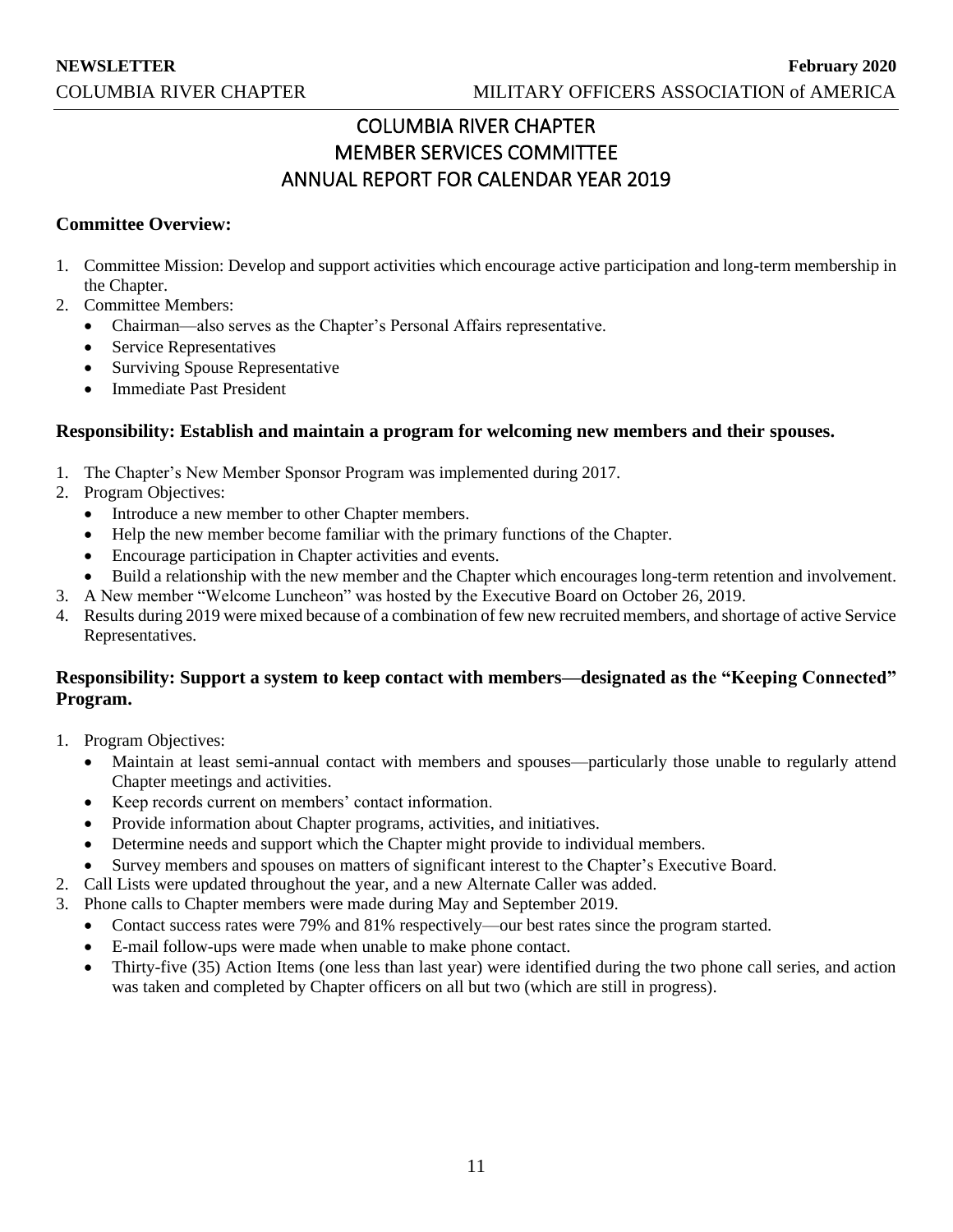#### **Responsibility: Provide Personal Affairs (PA) services.**

- 1. Provided casualty assistance for families of two (2) deceased members.
- 2. Sent sympathy, "get well," or "thinking of you" cards to fourteen (14) members and spouses.
- 3. Provided personal affairs planning pamphlets, checklists, documentation assistance, and other support for one member's family, and checklists to two out-of-the-area military retirees who heard about our Chapter's PA program.
- 4. Assisted one Surviving Spouse in writing a U.S. Senator requesting intervention because of over a half-year's non-payment of the Survivor Benefit Plan (SBP) annuity.
- 5. Regularly published articles in Chapter's newsletter about personal affair's planning and as well as Membership Services Committee activities.

## **Responsibility: Coordinate with Membership and Program Committees.**

- 1. Membership Committee Coordination: Continued coordination to plan the New Member's "Welcome."
- 2. Program Committee Coordination: Participated regularly in planning Chapter programs.

## **Other Activities Arising from the Performance of Committee Responsibilities:**

- 1. Keeping Connected Program: Two special initiatives were undertaken and completed as the result of information and concerns arising from the Spring 2019 phone calls:
	- a. Assistance was provided to link a spouse with both Veterans Administration assistance and community support programs for in-home care of a member with declining mental health.
	- b. A phone call program was established to furnish timely reminders and information about monthly Chapter activities to the 18 members who do not have, or use, internet services. Participation is optional. There are three callers (all from the Keeping Connected Program) providing this service since
		- September 2019.
- 2. Personal Affairs Program: During casualty assistance calls over the past three years, there were several cases where difficulties arose in getting the SBP annuity quickly started. This was particularly evident in the cases of retired reservists. With the assistance of one of our Surviving Spouses to document the apparent problems, a letter as a "concerned retiree" was prepared by the Chairman of the Membership Committee to the Inspector General (IG) of the Department of Defense (DoD). The letter cited possible process and systemic problems at the Defense Finance and Accounting Service (DFAS). The letter, furthermore, documented specific, apparent problems in the determination of eligibility and start of SBP payments. The letter was sent in September 2019 to the IG. The DoD IG subsequently directed that the requested inquiry be conducted. The inquiry and IG review have not yet been completed. Additionally, U.S. Senator Patty Murray and her staff have expressed support for the IG inquiry which also includes a request within the letter that the inquiry determine if DFAS is adequately resourced to comply with the Congressional intent for timely SBP payments, and identify any legislative relief/changes that may be needed.

Submitted by: Terry Babin, Chairman Membership Services Committee on January 18, 2020.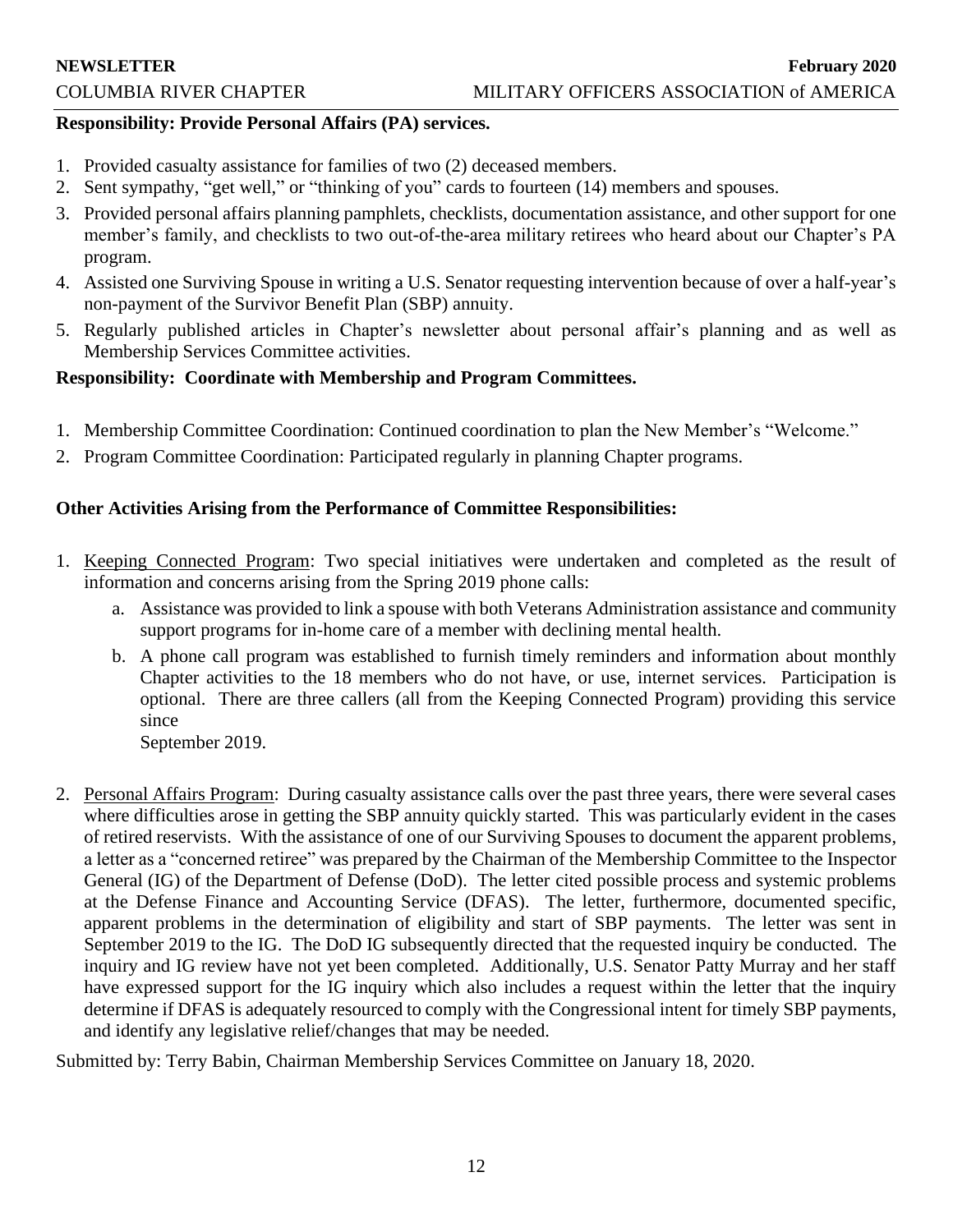## ANNUAL REPORT SUMMARY of the 2019 JOINT AUDIT OF THE FINANCIAL RECORDS

**Purpose**: This summary of the Joint Audit of the Columbia River Chapter (CRC) and the Columbia River MOAA Foundation (CRMF) is provided for the record at the Annual Meeting of the CRC and CRMF.

**Audit Date**: December 2, 2019.

**Period Audited**: October 1, 2018 through September 30, 2019.

#### **Audit Areas**:

- ✓ Documentation
- $\checkmark$  Budgeting
- $\checkmark$  Income & Receipts
- $\checkmark$  Expenses & Expenditures
- ✓ Petty Cash
- ✓ Chapter Assets
- ✓ Internal Controls
- $\checkmark$  Administration, Procedures, and Processes

#### **Prior Year Recommendations**:

- 1. The recommendation that the Chapter By-laws be amended to better reflect the financial responsibilities of the Chapter officers still are awaiting final vote of the Chapter members.
- 2. The recommendations for CRMF regarding back-up storage of Foundations records and documents has been adequately addressed by both Boards.

#### **Audit Objectives and Findings**:

- **1. Ensure essential documentation for registering with Federal and State agencies, to include certification of nonprofit status, is complete and current.** Documentation was complete and current for both the CRC and the CRMF.
- **2. Review the adequacy of the audit trails for income and expenses, as well as internal controls, are sufficient to support an external (e.g., IRS) audit.**
	- Records and documentation of income/receipts, deposits, and expenditures for the CRC and CRMF were complete and accurate.
	- Internal controls are prudent and practical.
- **3. Determine any areas of weakness, or areas requiring further examination/discussion, with respect to processes, procedures, and overall management of assets and finances.**
	- The primary recommendation for both the CRC and CRMF is to review and recommend better procedures for: o Documenting cash for check transactions between the Chapter and Foundation Treasurers.
		- o Ensuring the audit trail is not lost when receipts are handled by other than the Treasurers.
	- Two other recommendations for the CRC are minor, but important, for "tweaking" and formalizing internal procedures.